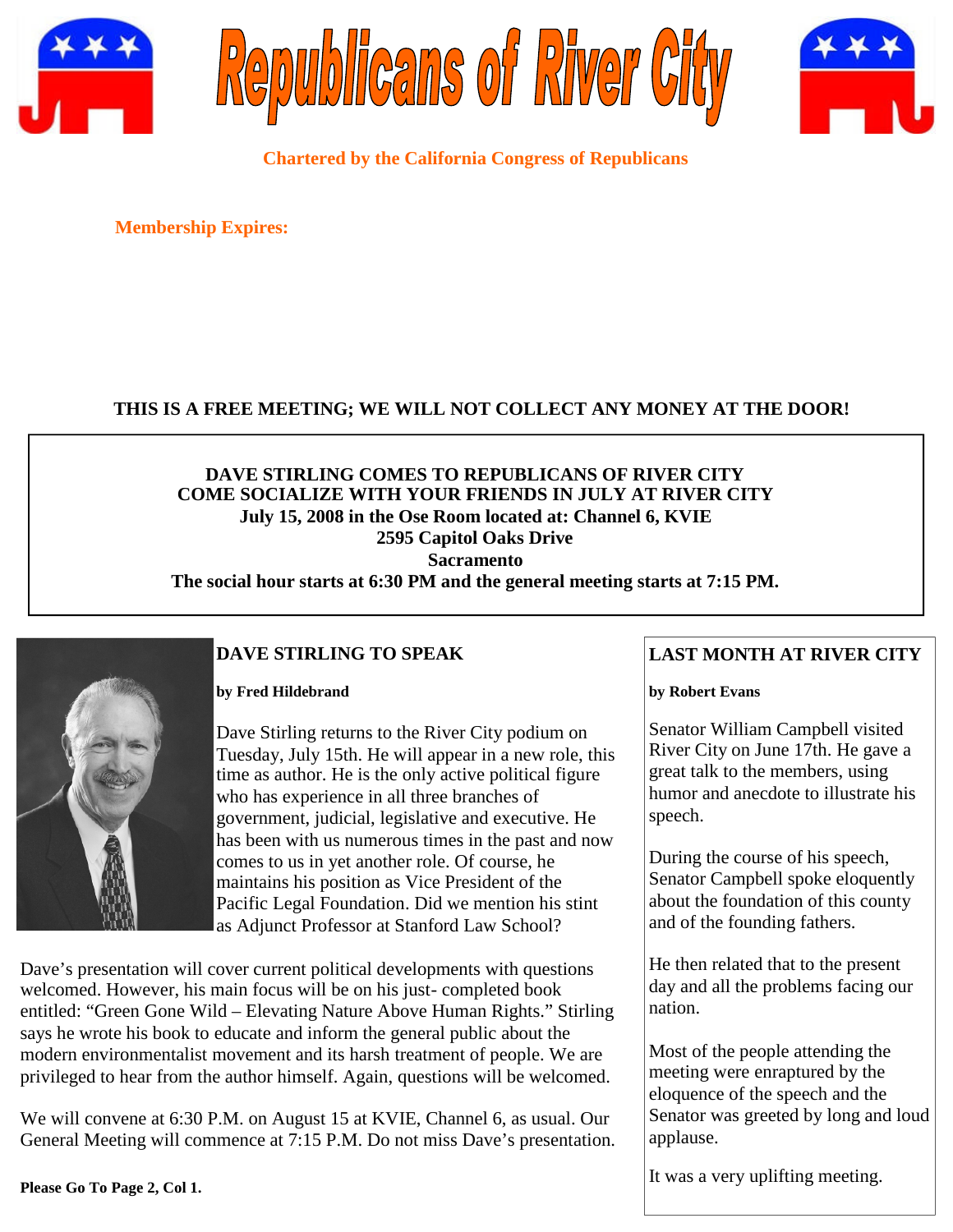# **DAVE STIRLING (Cont.)**

Dave Stirling has been Vice President of Pacific Legal Foundation since 1999.

Prior to coming to PLF, Mr. Stirling served eight years as Chief Deputy Attorney General at the California Department of Justice. In the November, 1998 election he was the Republican candidate for Attorney General.

Mr. Stirling's public service includes being a Superior Court Judge in Sacramento County; General Counsel of the California Agricultural Labor Relations Board; three terms as an elected Member of the State Assembly; and a Member of the California Regional Water Quality Control Board.

Prior to public service he practiced law in southern California for several years, most of those with his law firm of Shay, Stirling and Jones.

At PLF, Mr. Stirling helped establish the Foundation's Endangered Species Act Reform Project as a long term effort to make more people-friendly one of the nation's most onerous laws. In 2006, he was a Visiting Fellow at the Hoover Institution at Stanford University, during the research and early writing of a book on modern environmentalism, and how, through the Endangered Species Act, it destroys people's lives, livelihoods, and property rights. The book, Green Gone Wild - Elevating Nature Above Human Rights, was published in May 2008.

Dave grew up in Morgan City, Louisiana. He is a graduate of Principia College, and received his law degree from Tulane University School of Law. He and his wife and daughter live in Walnut Grove.

#### **Green Gone Wild - Elevating Nature Above Human Rights**

Pacific Legal Foundation is pleased to announce an important new book written by PLF Vice President M. David Stirling: Green Gone Wild - Elevating Nature Above Human Rights. The most comprehensive book yet written on the subject, Green Gone Wild tells the real story behind the politicized birth, the oppressive tactics, and the harsh impact of modern environmentalism. It chronicles numerous real-life cases of how enforcement of the Endangered Species Act by overreaching federal regulatory bureaucrats and powerful environmentalist groups has led to human deaths, destroyed thousands of livelihoods and businesses, and confiscated untold acres of private property, trampling the constitutional rights of property owners.

Stirling says he wrote Green Gone Wild to educate and inform the general public about the modern environmentalist movement and its harsh treatment of people. While its audience is general, the book is being lauded by legal scholars and political commentators as a long-overdue effort that exposes the motivations behind and devastating consequences of federal regulatory actions related to species protection.

"Dave Stirling's book ... shines a spotlight on this most burdensome of federal environmental statutes, and the extreme green movement that propels it," said Hugh Hewitt, Professor of Constitutional Law, and nationally syndicated radio talk show host.

"The green movement's extreme agenda for preserving plant and wildlife species has not only cost Americans billions of dollars every year, while saving only a handful of species, but continues to enable the deaths of millions of the world's poor people," said Michael Reagan, nationally syndicated talk show host. "Finally, a book that does not cater to political correctness."

According to Stirling, the book came about due to his long-held concern over government's increasing regulatory power and, in particular, the fact that so many cases involving the ESA dealt with situations where there was a complete disregard for people and their need for homes, jobs, transportation, and the like.

"It became clear to me that one federal law in particular – the Endangered Species Act – most represents the harsh and overreaching government that I find offensive," said Stirling. "The real life stories that gave rise to this book are among the most troubling examples of heavy-handed government. The

**Page 2 life-altering impacts that enforcement of the Green Gone Wild - Elevating Nature** life-altering impacts that enforcement of the ESA has wrought on people and our constitutional freedoms have been profound. The time has come for reform and a balanced approach to environmentalism that protects the rights of human beings, while actually preserving struggling species."

> The 250-page book covers three main topic areas: "From Conservation to Exclusion, from DDT to ESA"; "The Endangered Species Act of 1973"; and "The ESA's Human Misery Index." In addition, Stirling includes a final section summarizing his conclusions and offering practical and realistic recommendations on how to fix a broken ESA.



**HERE ARE SOME STATISTICS THAT YOU MAY NOT HAVE SEEN**

#### **By Robert Evans**

As we gasp and wheeze due to the smoke from the fires, here is a list of the five most damaging wildfires in California history:

1. Cedar Fire, San Diego County, October 2003. 15 killed, 110,000 hectares burnt, 4,787 structures destroyed.

2. Tunnel Fire, Alameda County, October 1991, 25 killed, 640 hectares burnt, 2,900 structures destroyed.

3. Old Fire, San Bernardino County, October 2003, 6 killed, 36,000 hectares burnt, 1,003 structures destroyed.

4. Jones Fire, Shasta County, October 1999, 1 killed, 10,000 hectares burnt, 954 structures destroyed.

5. Paint Fire, Santa Barbara County, June 1990, 1 killed, 1,960 hectares burnt, 641 structures destroyed.

Source, The Earth Times October 22, 2007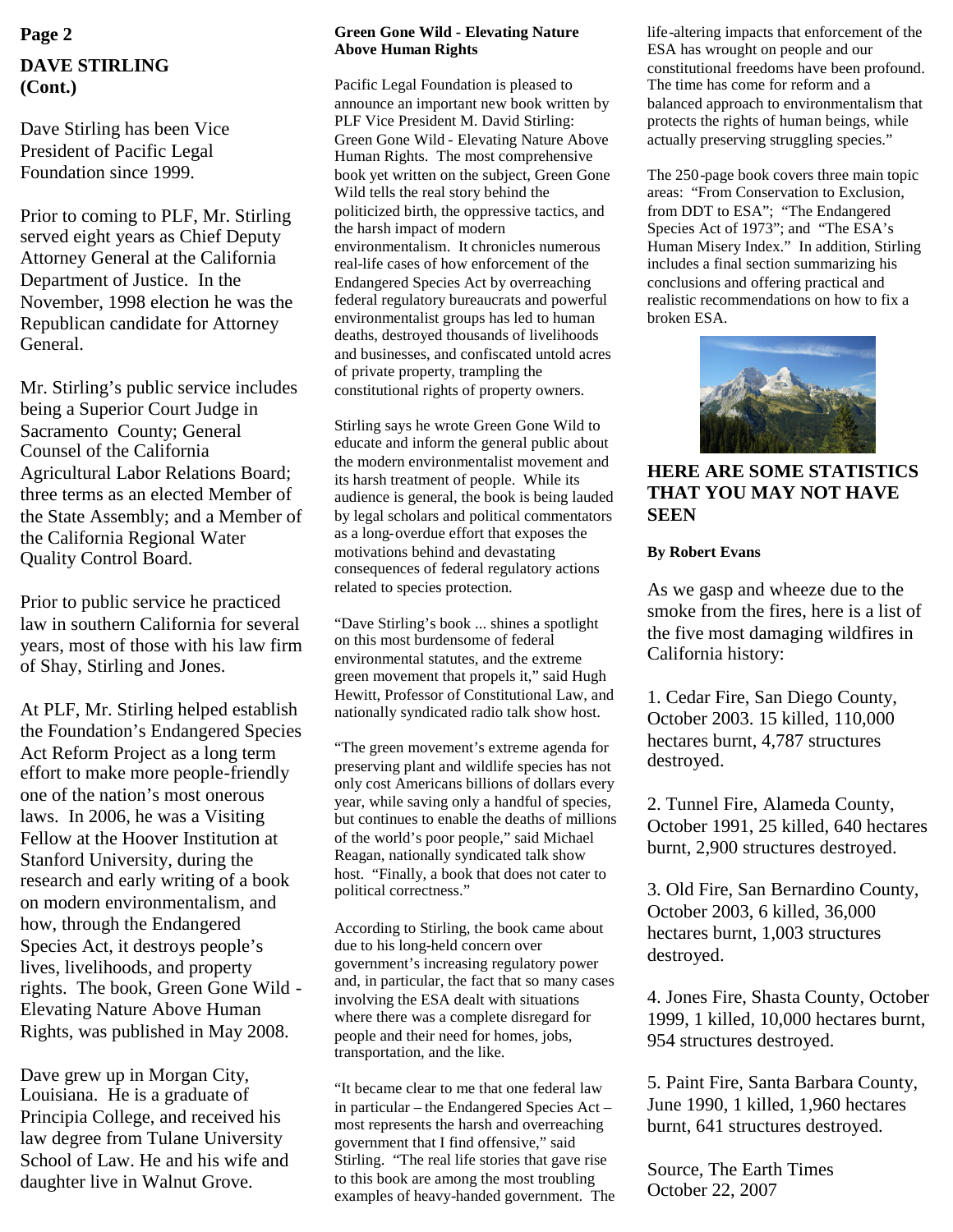# **Page 3 IN MY OPINION:**

### **by Chris Angle**

## **Our Judicial Masters**

It has been an interesting couple of months for the judicial system around the country, and troubling for those who believe that judges should follow the Constitution and precedents as opposed to passing laws from the bench. First, the California Supreme Court managed to find a right to same-sex marriage in the California Constitution; something that nobody suspected existed for the prior 150 years. Then, the U.S. Supreme Court admitted that it was effectively amending the Constitution unilaterally by granting constitutional rights to non-citizen detainees. Finally, the Court usurped a state's authority to decide what constitutes a capital crime within its borders by striking down a Louisiana law making child-rape a death penalty offence. These decisions, and others like them, call into question the role of the judiciary in our government. Specifically, has the judiciary become too powerful, and are we truly still the democratic republic that the Founders intended?

At the founding of the Republic, the judiciary was set up to be insulated as much as possible from public pressure in order to protect its independence. In Federalist Paper #78, Hamilton argued that the liberty of the people could never be endangered by the Supreme Court because it did not have the power of the 'sword' (President) or the 'purse' (Congress). Hamilton was responding to critics who argued that a completely independent judiciary would pose a danger to liberty and the Constitution. Although a strong and independent judiciary is an important pillar on which the Republic rests, the last 50 years have shown that Hamilton may have erred

in discounting its dangers. Although there is nothing inherently wrong with allowing the courts the last word, the Left in this country has used the court system to grant "interpretations" more suitable to advancing its agenda. The acquiescence of the other two branches of the federal government (as well as their counterparts in state government) to judicial power grabs has been that judicial rulings and the rule of law have become synonymous in the mind of the public.

Clearly, Hamilton never expected that the other two branches of government would simply roll over and surrender their power to the judiciary as they have done. Hamilton's argument also indicates that he did not believe that the other branches of government were required to simply obey whatever the Supreme Court dictated, if it contravened the Constitution. Even Abraham Lincoln stated in his first inaugural address that if "the policy

## **HAVE A LAUGH**

A man was being tailgated by a stressed out woman on a busy boulevard. Suddenly, the light turned yellow, just in front of him. He did the right thing, stopping at the crosswalk, even though he could have beaten the red light by accelerating through the intersection.

The tailgating woman was furious and honked her horn, screaming in frustration as she missed her chance to get through the intersection, dropping her cell phone and makeup.

As she was still in mid-rant, she heard a tap on her window and looked up into the face of a very serious police officer. The officer ordered her to exit her car with her hands up.

He took her to the police station

of the Government upon vital questions affecting the whole people is to be irrevocably fixed by decisions of the Supreme Court……… the people will have ceased to be their own rulers, having to that extent practically resigned their Government into the hands of that eminent tribunal". These recent decisions, and others like them (i.e. Kelo), indicate that many judges believe that the Constitution (and law) is whatever they decide it to be. The judges can be forgiven for thinking this way, since they have been making activist decisions for nearly two generations without paying a price. Even decisions such as 'Kelo' or the words "under God" in the Pledge of Allegiance, both of which were roundly condemned by lawmakers on both the left and the right, did not result in a single judge being censured or removed from the bench. Until we the people (or our elected representatives) come up with a way to fight back against a judiciary that is overreaching, we will not truly be our own masters.

where she was searched, finger printed, photographed, and placed in a holding cell. After a couple of hours, a policeman approached the cell and opened the door. She was escorted back to the booking desk where the arresting officer was waiting with her personal effects.

He said, "I'm very sorry for this mistake. You see, I pulled up behind your car while you were blowing your horn, flipping off the guy in front of you, and cussing a blue streak at him. I noticed the 'What Would Jesus Do' bumper sticker, the 'Choose Life' license plate holder, the 'Follow Me to Sunday-School' bumper sticker, and the chromeplated Christian fish emblem on the trunk.

Naturally, I assumed you had stolen the car."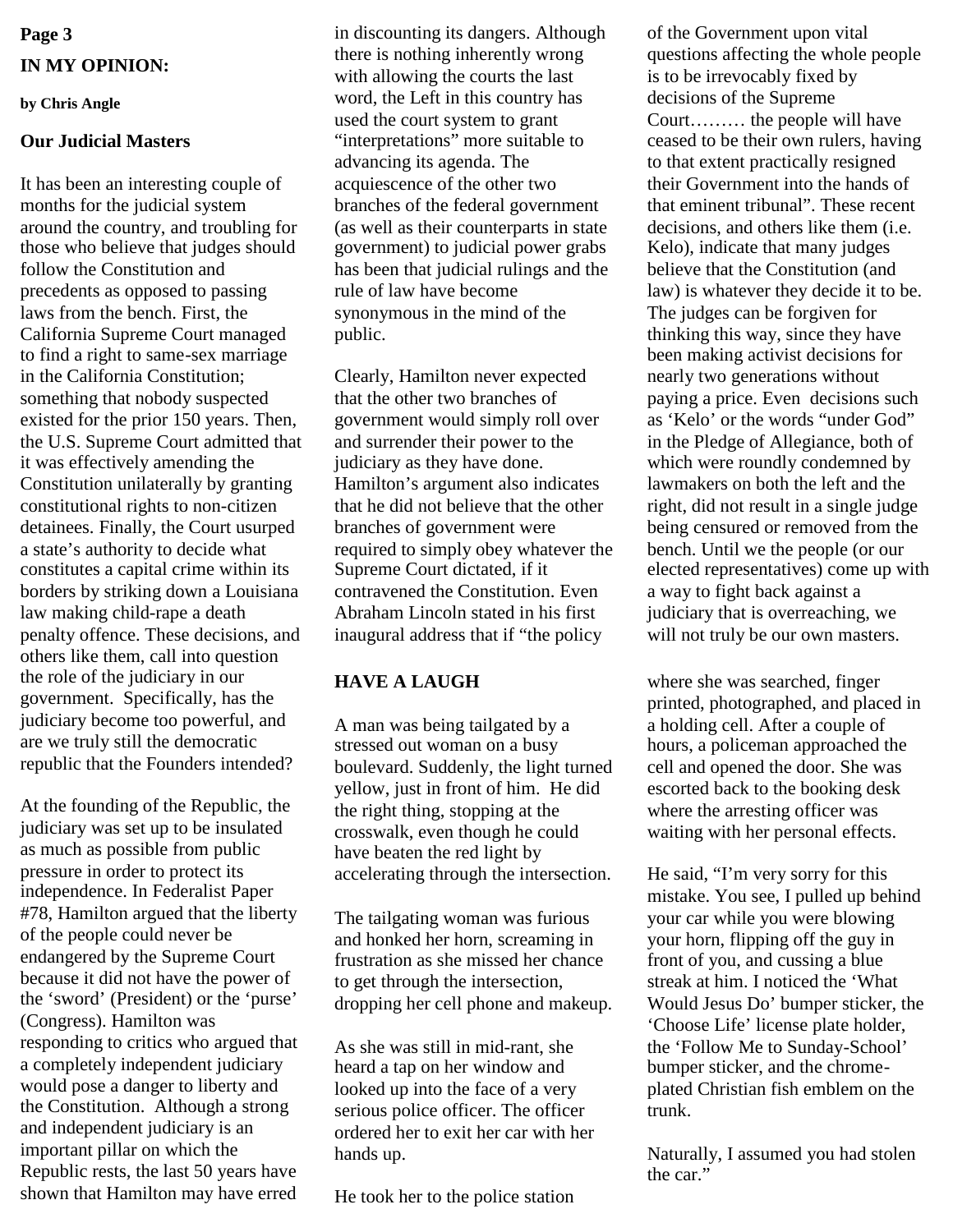#### **Page 4**



# **Tahoe to Receive \$4.73 million for Senior Housing**

**Grant will provide affordable lodging for seniors over 62**

In addressing the

shortage of affordable housing in the Tahoe Basin, officials from the California Housing Finance Agency approved a commitment of \$4.73 million to fund the Tahoe Senior Plaza II, Senator Dave Cox today announced.

"The lack of affordable housing in Tahoe is considerable especially for seniors who are on fixed incomes," said Senator Cox who represents Lake Tahoe in the State Legislature. "This funding should help bring more reasonably priced housing to the Basin."

Intended to serve seniors age 62 and older whose income must be at 50% of the area median income, this proposed two-story elevator apartment structure contains 33 units, a multi-purpose room and a computer learning center. It would also include a small kitchenette for activities, meetings or outside education programs.

The proposed site is an undeveloped lot on the corner of Herbert Avenue and Pioneer Trail Road in South Lake Tahoe.

This planned project also received nearly \$346,000 in federal tax credits from the California Tax Credit Allocation Committee, an organization committed to help create and preserve affordable housing.

"Everyone who is working on this project should be commended for their efforts to bring more affordable



## **DID YOU KNOW**

Did you know you can now pay your River City dues on line?

It's easy. Just set your computer browser to REPUBLICANS OF RIVER CITY, click on JOIN, and fill out the form. Then click on the SUBMIT button and fill in the credit card information.



## **Republicans of River City Board of Directors:**

Carl Burton, President Marian Higdon, Director 1st Vice President Fred Hildebrand, Director Betty Axup, 2nd Vice President Mary Pearson, Director William Chan, Membership Secretary Al Rogel, Director Robert Evans, Treasurer John Signorotti, Director Paul Green, Past President Barbara Sullivan, Director George Bradshaw, Director Cambria King, Director Richard Eigenheer, Director Florin Ciuriuc, Associate Director Ed Gorre, Director Marko Mlikotin, Associate Director

residential to the people of Tahoe," Cox concluded.

Senator Dave Cox represents the residents of the First Senate District, which includes all or portions of Alpine, Amador, Calaveras, El Dorado, Lassen, Placer, Plumas, Modoc, Mono, Nevada, Sacramento and Sierra Counties.

Editor's Note:

I think this is a wonderful idea. As soon as I find out what the criteria is for getting a place at Lake Tahoe, I'll let all of our newsletter readers know the facts. Stay tuned to your RRC newsletter for more information on this.



P. O. Box 1776 Carmichael, CA 95609-1776

Editor: Robert Evans Telephone 359-5741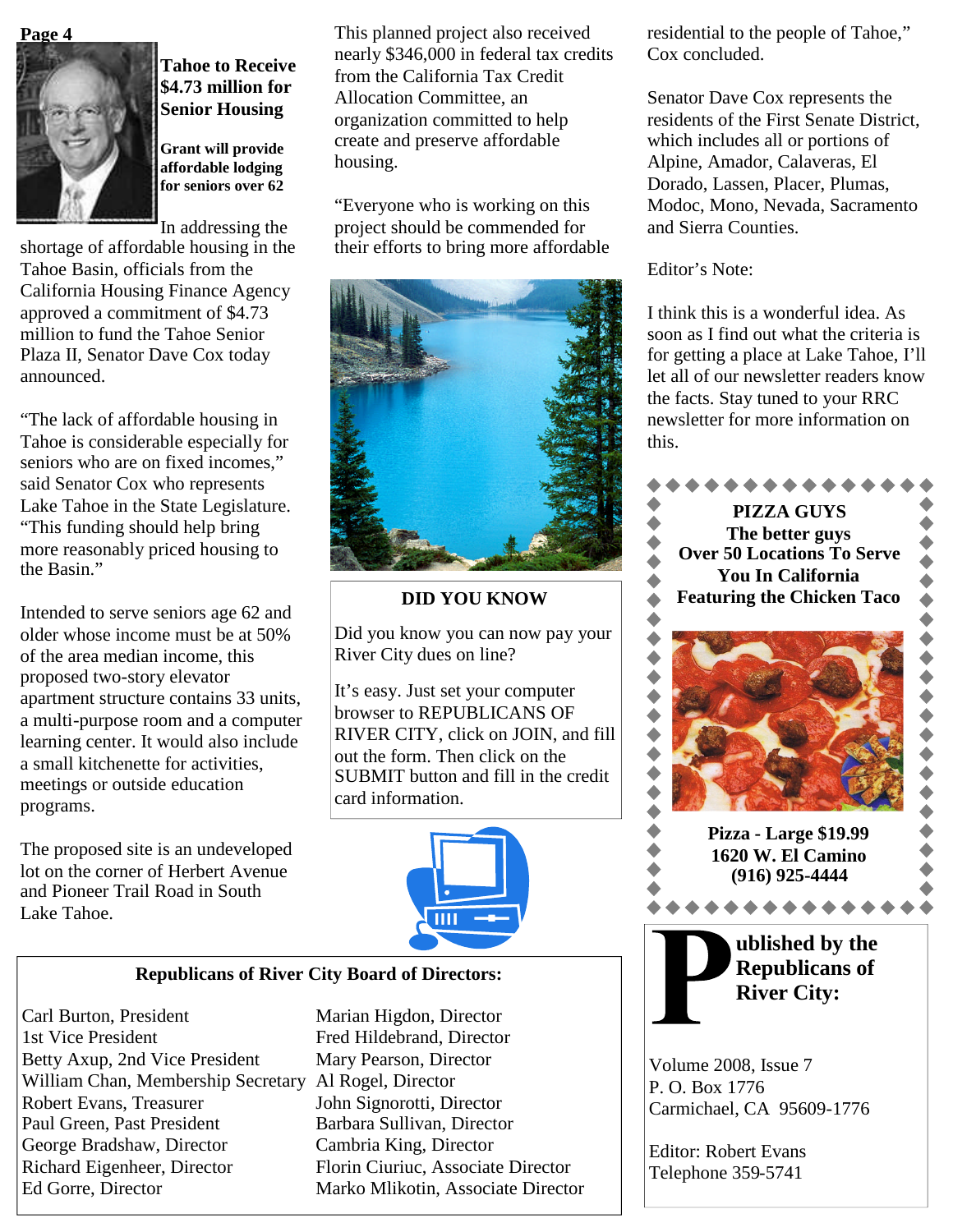

**THE GOVERNOR'S CORNER**

Schwarzenegger

## **Governor Schwarzenegger Highlights Economic Benefits of Proposition 1C and Proposition 46 Housing Bond Funding**

At The Railyards in Sacramento, Governor Arnold Schwarzenegger today highlighted the economic benefits of \$624.6 million in Proposition 1C and Proposition 46 bond funding recently awarded by the Administration's Department of Housing and Community Development.

"These funding will stimulate the economy by creating jobs throughout California while also creating affordable housing opportunities near transit, revitalizing neighborhoods and improving infrastructure" said Governor Schwarzenegger. "This economic stimulus is exactly why we have been working to push billions of dollars out the door as quickly as possible."

These funds were allocated to projects between February 1 and June 30, 2008 and will provide housing opportunities for more than 17,000 Californians. Proposition 1C is the \$2.85 billion housing bond passed by voters in November 2006 as part of the Governor's Strategic Growth Plan. Proposition 46 is the \$2.1 billion housing bond approved by voters in November 2002.

Greater Sacramento/Stockton Region: The Greater Sacramento/Stockton Region will receive over \$123 million to provide housing and incentive units for 324

families and individuals. This includes \$83.1 million in Infill Infrastructure Grant Program funds, \$17 million through the Transit-Oriented Development Housing Program, \$10.1 million creating affordable apartment homes through the Multifamily Housing Program, nearly \$6.7 through the Emergency Housing and Assistance Program, \$1.5 through the through the Joe Serna, Jr. Farmworker Housing Grant Program, nearly \$4.3 million in BEGIN program funds, and \$300,000 in CalHome Self-Help Housing Technical Assistance Allocation Program funds. (For more details please visit URL.) **Page 5** Families and individuals. This While Congress approved and the

> Northern California: Northern California will receive more than \$3 million to provide housing, and incentive units for 103 families and individuals. This includes \$2 million in Infill Infrastructure Grant Program funds, \$1 million through the Emergency Housing and Assistance Program, and \$37,800 through the CalHome Self-Help Housing Technical Assistance Allocation Program.



**Assemblyman Niello wins support for Mortgage Debt Relief Legislation**

AB 1918 moves out of Assembly Revenue and Taxation Committee.

The Assembly Revenue and Taxation Committee approved legislation by Assemblyman Roger Niello (R-Fair Oaks), AB 1918, that will provide mortgage debt tax relief to families that have been displaced from their homes because of short sales or foreclosures.

Under current state law, if the value of a home declines and a person enters into a short sale or foreclosure, an individual can be liable for income tax on the portion of debt that is forgiven by the lender.

President signed federal legislation late last year to provide for federal tax relief for a period of three years, the Assembly Committee amended AB 1918 to exempt from state income taxes any forgiven qualified principal residence indebtedness for a period of two years, January 1, 2007 – January 1, 2009.

"For now, I'm pleased that the Committee chose to act on this legislation. Eventually, we will have to seek full conformity for the entire three year period of the federal legislation. The mortgage crisis is not over, and likely will not be over in the next six months. But the Committee has recognized that state government should not realize a windfall in revenues or add insult in the form of a huge tax bill to the injury already faced by displaced homeonwers," said Assemblyman Niello.

AB 1918 next moves to the Assembly Appropriations Committee.

# **DID YOU KNOW**

The new hands free cell telephone use while driving law went into effect on July 1. The law requires any driver to use a hands free telephone except as follows:

The law allows a driver to use a cell telephone to make emergency calls to a law enforcement agency, a medical provider, the fire department, or other emergency services.

The law applies only to the person driving the vehicle.

Operators of an authorized emergency vehicle during the course of employment are exempt, as are those motorists operating a vehicle on private property.

**Source: The California Highway Patrol**